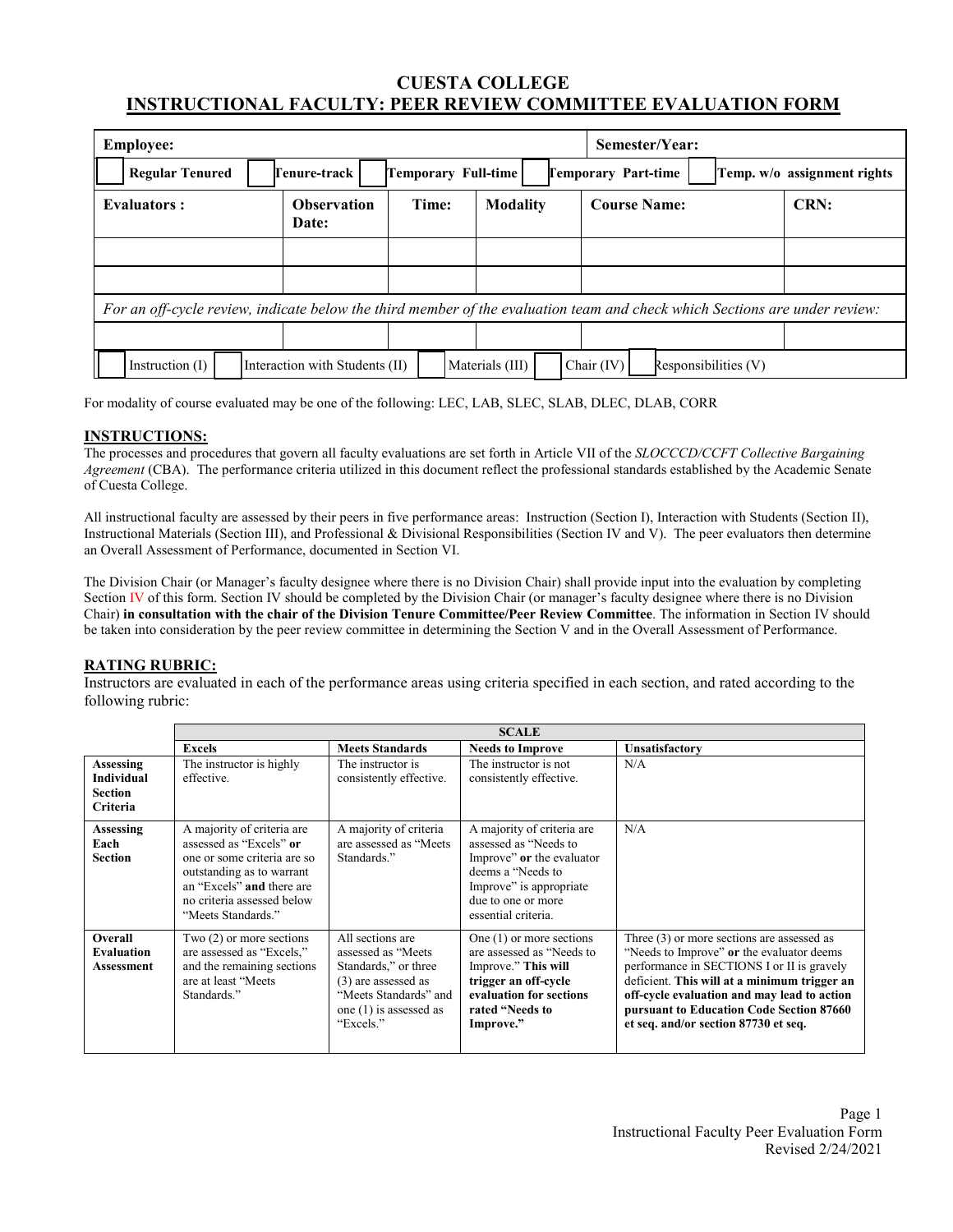## **SECTION IA: ASSESSMENT OF INSTRUCTION FOR CLASSROOM/LAB/SYNCHRONOUS MODALITY**

*Scheduled classroom visits, Visitation Form, and student evaluations shall be the basis of evaluation for this section. Any other evidence used must be at the agreement of the faculty member being evaluated.*

## **This Instructor:**

- **1. Clearly articulates goals and objectives for the class session.** Excels Meets Standard Needs to Improve **2. Makes effective use of class time.** Excels Meets Standard Needs to Improve
- **3. Is prepared and organized for class.** Excels Meets Standard Needs to Improve
- **4. Presents different perspectives on issues or problem-solving methods.** Excels Meets Standard Needs to Improve
- **5. Creates and maintains a classroom environment that promotes learning.** Excels Meets Standard Needs to Improve
- **6. Provides presentations that demonstrate pedagogical currency and appropriate depth of knowledge in the discipline.**  Excels Meets Standard Needs to Improve
- **7. Integrates challenging ideas or critical thinking in classroom presentations.** Excels Meets Standard Needs to Improve
- **8. Promotes students' engagement in the subject matter.** Excels Meets Standard Needs to Improve
- **9. Ensures that each student enrolled in the course is identified on the official course roster.** Meets Standard Needs to Improve

**Provide an overall assessment of Classroom or Laboratory or Synchronous Instruction**.

| <b>ASSESSMENT OF</b><br><b>SECTION IA: INSTRUCTION:</b> | <b>Excels</b> | <b>Meets Standards</b> | <b>Needs to Improve</b> | N/A if a traditional<br>course was not observed<br>or not required in an off-<br>cvcle evaluation |
|---------------------------------------------------------|---------------|------------------------|-------------------------|---------------------------------------------------------------------------------------------------|
| <b>CLASSROOM/LAB</b><br><b>MODALITY</b>                 |               |                        |                         |                                                                                                   |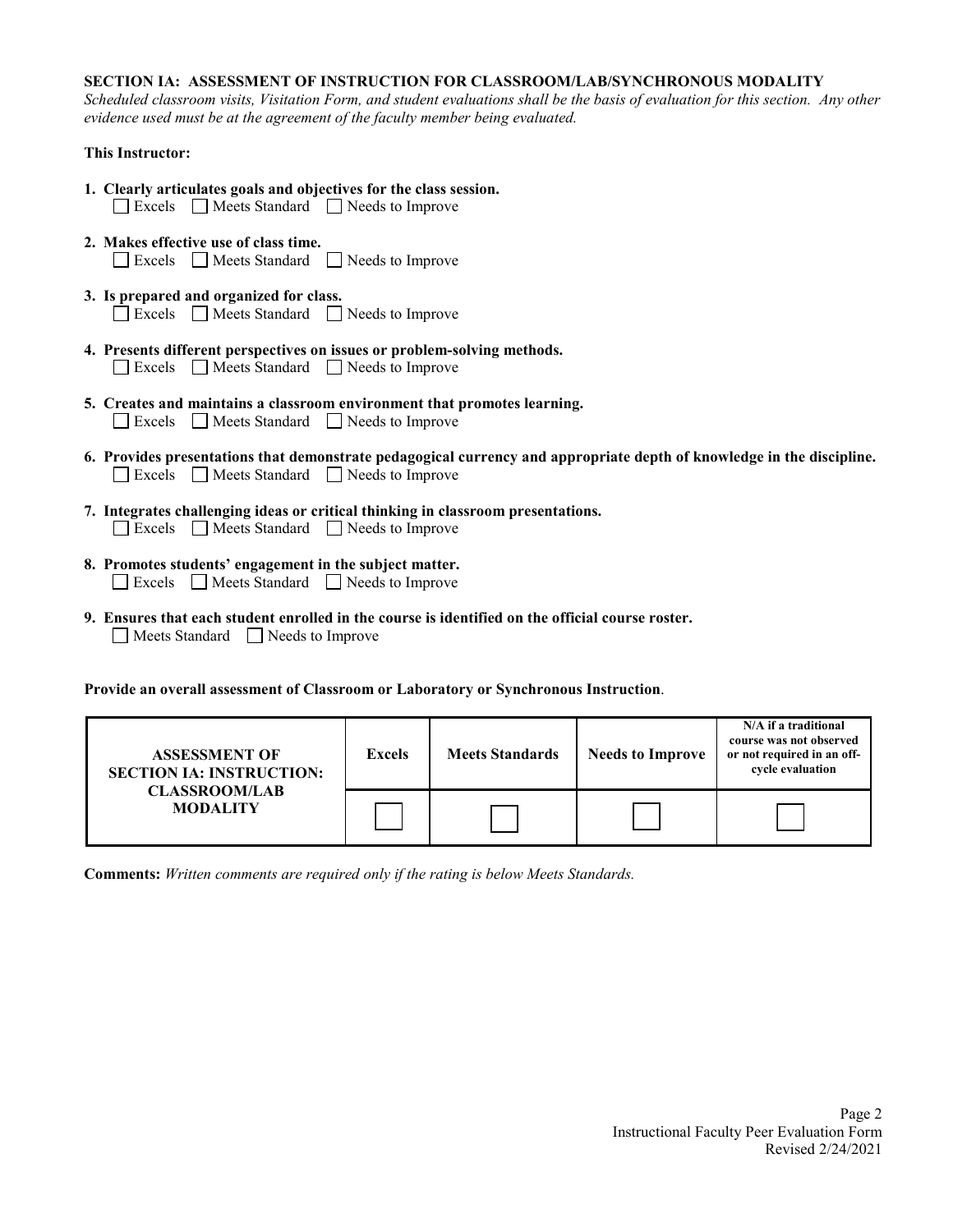#### **SECTION IB: ASSESSMENT OF INSTRUCTION FOR ONLINE/ASYNCHRONOUS MODALITY**

*Examination of the online learning environment, Visitation Form, and student evaluations shall be the basis of evaluation for this section. Any other evidence used must be at the agreement of the faculty member being evaluated. The examination of the online learning environment shall be mutually arranged between the faculty member being evaluated and the peer evaluation committee.*

## **This Instructor:**

|  | 1. Provides necessary pre-enrollment information, such as a course welcome letter. |
|--|------------------------------------------------------------------------------------|
|  | Excels Meets Standard Needs to Improve                                             |

- **2. Clearly articulates goals and objectives within a learning module or unit.** Excels Meets Standard Needs to Improve
- **3. Provides instructor-initiated regular and effective contact.** Excels Meets Standard Needs to Improve
- **4. Provides course materials in a well-organized, easily-navigable course delivery system. Excels Meets Standard Needs to Improve**
- **5. Presents different perspectives on issues or problem-solving methods.** Excels Meets Standard Needs to Improve
- **6. Creates and maintains an online environment that promotes learning.** Excels Meets Standard Needs to Improve
- **7. Provides information that demonstrates pedagogical currency and appropriate depth of knowledge in the discipline. Excels Meets Standard Needs to Improve**
- **8. Integrates challenging ideas or critical thinking in course design.** Excels Meets Standard **Needs** to Improve
- **9. Promotes the student's engagement in the subject matter. Excels Meets Standard Needs to Improve**
- **10. Ensures that each student enrolled in the course is positively identified and is the same student who completes the coursework.**

**Meets Standard Needs to Improve** 

**Provide an overall assessment of Online/Asynchronous Instruction**.

| <b>ASSESSMENT OF</b><br><b>SECTION IB: INSTRUCTION:</b><br><b>ONLINE MODALITY</b> | <b>Excels</b> | <b>Meets</b><br><b>Standards</b> | <b>Needs to</b><br>Improve | N/A if DE course was not<br>observed or not required in<br>an off-cycle evaluation |
|-----------------------------------------------------------------------------------|---------------|----------------------------------|----------------------------|------------------------------------------------------------------------------------|
|                                                                                   |               |                                  |                            |                                                                                    |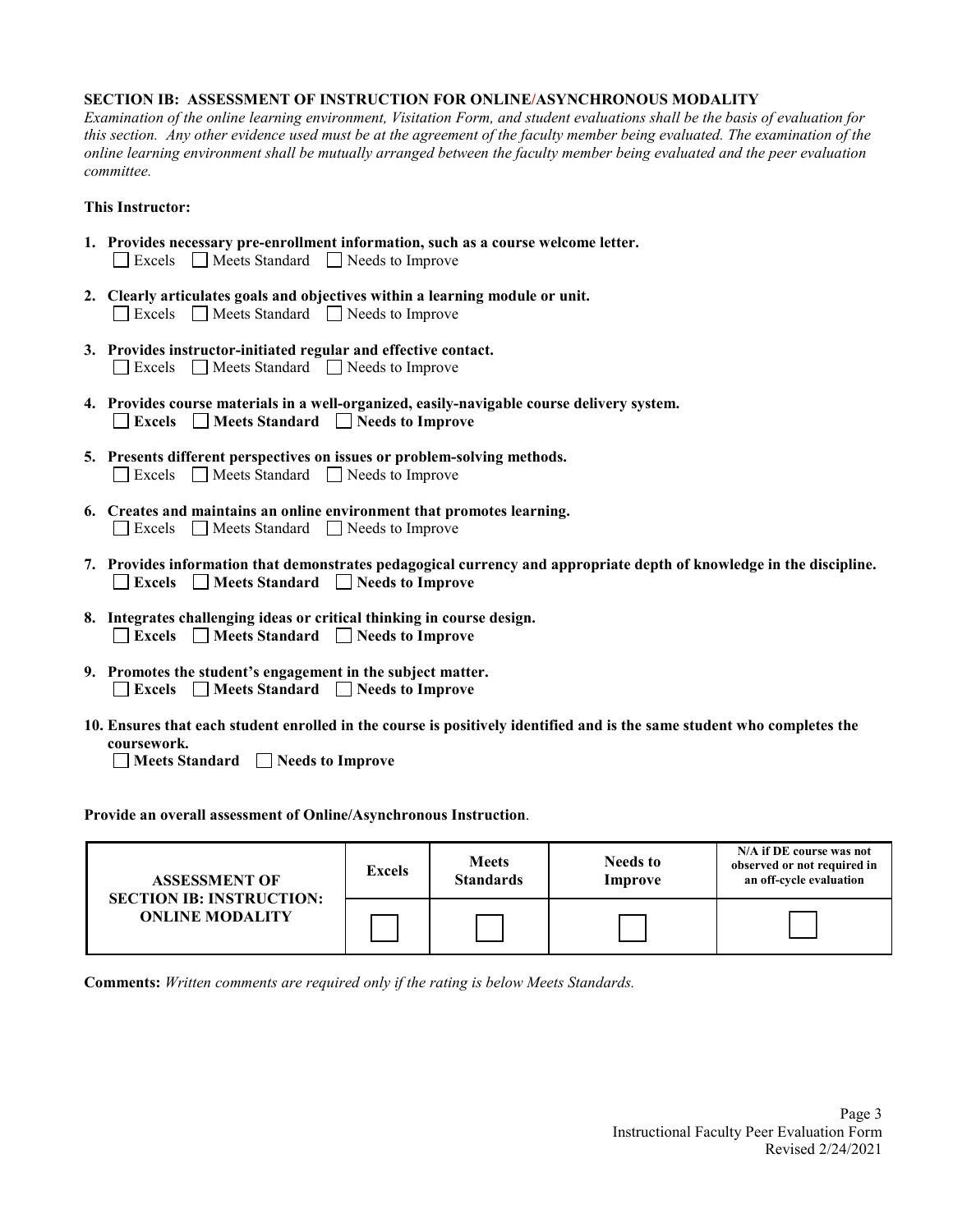## **SECTION IC: ASSESSMENT OF INSTRUCTION FOR CORRESPONDENCE MODALITY**

*Examination of the correspondence learning environment (course design, content, and communication), Planned Interaction Form, and student evaluations shall be the basis of evaluation for this section. Any other evidence used must be at the agreement of the faculty member being evaluated. The examination of the correspondence learning environment shall be mutually arranged between the faculty member being evaluated and the peer evaluation committee.*

Reviewers will be given access to 2 complete learning units or projects, including syllabus, provided course content, course calendar or schedule, assignments, examples of graded work, communications between faculty and students, and how interim course progress is communicated to students.

## **This Instructor:**

- **1. Provides a syllabus that clearly explains course requirements, grading policies, and student learning outcomes.** ☐ Excels ☐ Meets Standard ☐ Needs to Improve
- **2. Clearly articulates goals and objectives within a learning unit.** ☐ Excels ☐ Meets Standard ☐ Needs to Improve
- **3. Provides course materials in a well-organized, structured manner.**  ☐ Excels ☐ Meets Standard ☐ Needs to Improve
- **4. Facilitates a progression of learning through an established cycle of assignment submissions.**  ☐ Excels ☐ Meets Standard ☐ Needs to Improve
- **5. Engages in regular and effective (timely and detailed) asynchronous contact with students.**  ☐ Excels ☐ Meets Standard ☐ Needs to Improve
- **6. Engages in communication that promotes a positive learning experience.** ☐ Excels ☐ Meets Standard ☐ Needs to Improve
- **7. Presents different perspectives on issues or problem-solving methods.** ☐ Excels ☐ Meets Standard ☐ Needs to Improve
- **8. Provides information that demonstrates pedagogical currency and appropriate depth of knowledge in the discipline.**  ☐ Excels ☐ Meets Standard ☐ Needs to Improve
- **9. Integrates challenging ideas or critical thinking in course design.** ☐ Excels ☐ Meets Standard ☐ Needs to Improve
- **10. Promotes the student's engagement with the subject matter.**  ☐ Excels ☐ Meets Standard ☐ Needs to Improve

## **Provide an overall assessment of instruction**.

| <b>ASSESSMENT OF SECTION IB: INSTRUCTION:</b> | Excels | Meets Standards | Needs to Improve |
|-----------------------------------------------|--------|-----------------|------------------|
| <b>CORRESPONDENCE MODALITY</b>                |        |                 |                  |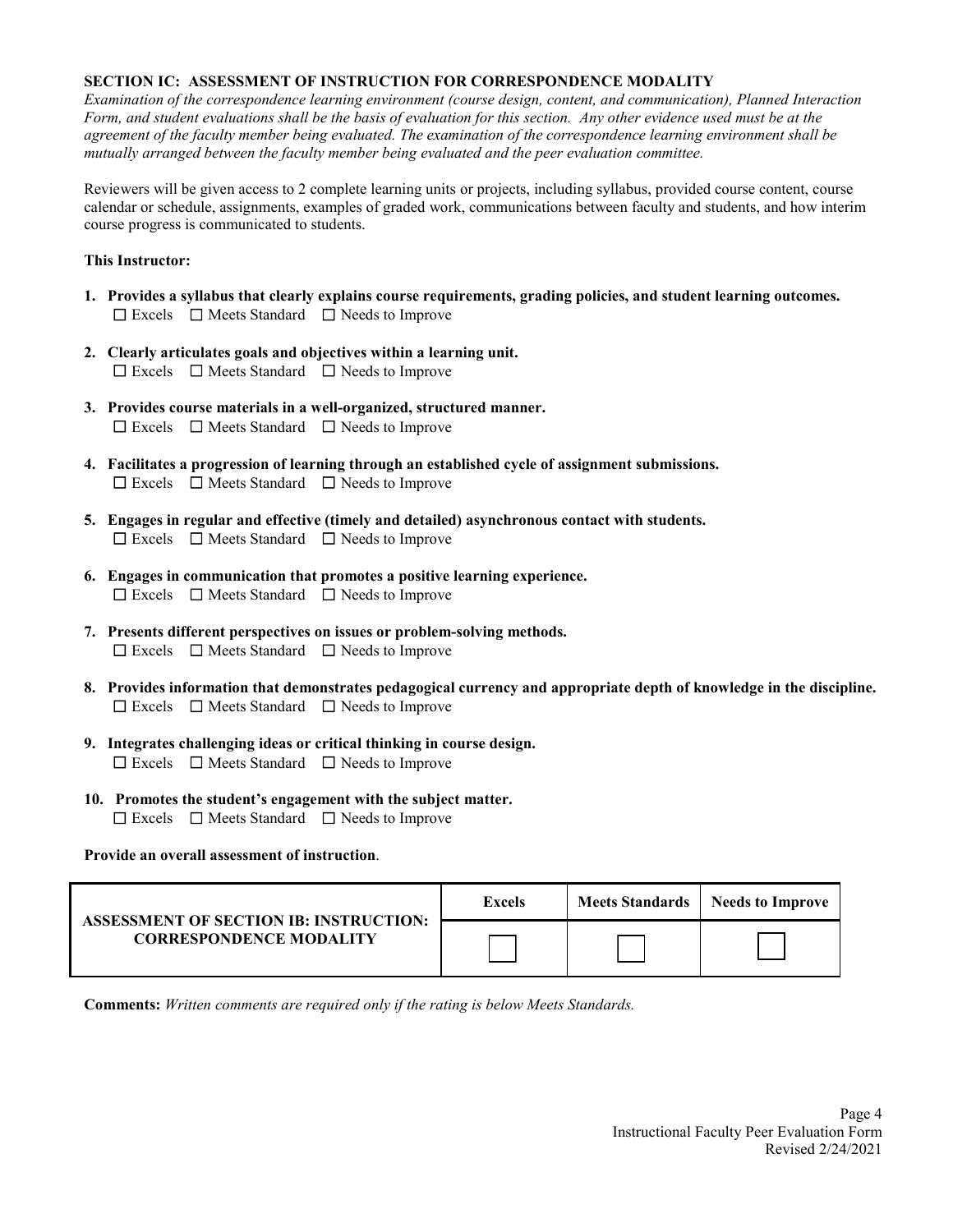## **SECTION IIA. OVERALL ASSESSMENT OF INTERACTION WITH STUDENTS: CLASSROOM/LAB/SYNCHRONOUS INSTRUCTION**

*Student evaluations and observation of student interaction shall be the basis of evaluation for this section. Any other evidence used must be at the agreement of the faculty member being evaluated.*

## **This instructor:**

- **1. Provides a syllabus that students perceive clearly explains policies and expectations.** Excels Meets Standard Needs to Improve
- **2. Provides goals for class sessions that are clear to students.** Excels Meets Standard Needs to Improve
- **3. Is perceived by students to make good use of class time.** Excels Meets Standard Needs to Improve
- **4. Promotes a learning environment that students perceive as positive.** Excels Meets Standard Needs to Improve
- **5. Is perceived by students to explain the subject matter well.** Excels Meets Standard Needs to Improve
- **6. Assigns course work that students feel helps them understand the course material.** Excels Meets Standard Needs to Improve
- **7. Provides feedback that students perceive as helpful.** Excels Meets Standard Needs to Improve
- **8. Provides grade updates or other assessments of progress in a manner that students feel is readily accessible.**  Excels Meets Standard Needs to Improve
- **9. Provides tests, papers, projects, and other assessments that students feel accurately reflect course content.** Excels Meets Standard Needs to Improve
- **10. Is perceived by students to encourage them to think deeply about the subject matter presented.** Excels Meets Standard Needs to Improve
- **11. Treats students in a manner they feel is respectful.**
	- Excels Meets Standard Needs to Improve

**Provide an overall assessment of Interaction with Students.**

| <b>ASSESSMENT OF</b>                       | <b>Excels</b> | <b>Meets</b>     | <b>Needs to</b> | N/A if not required in an |
|--------------------------------------------|---------------|------------------|-----------------|---------------------------|
| <b>SECTION IIA:</b>                        |               | <b>Standards</b> | Improve         | off-cycle evaluation      |
| <b>INTERACTION WITH</b><br><b>STUDENTS</b> |               |                  |                 |                           |

**Comments:** *Written comments are required. If the overall assessment is not consistent with the student evaluations please explain.*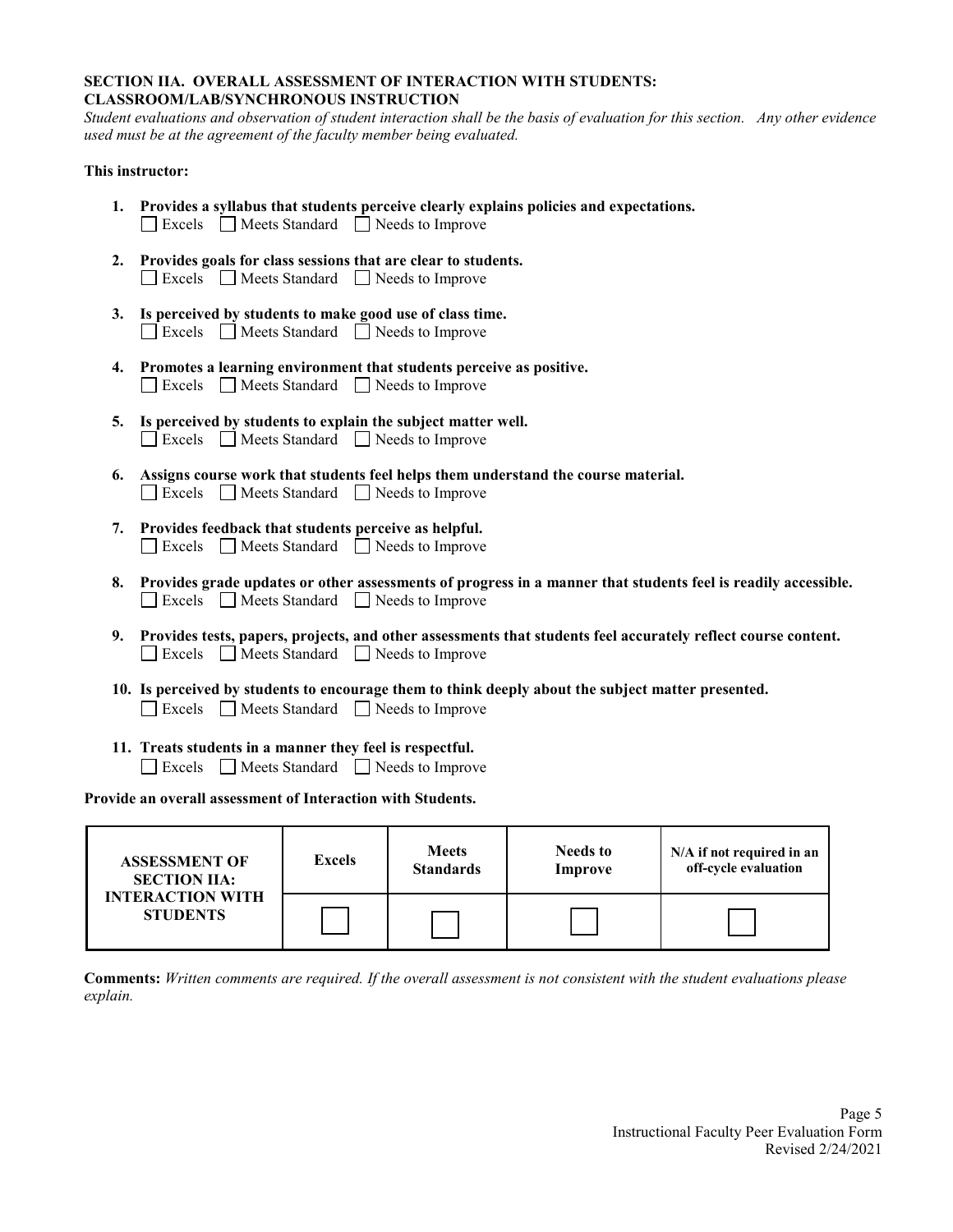#### **SECTION IIB. OVERALL ASSESSMENT OF INTERACTION WITH STUDENTS: ASYNCHRONOUS/CORRESPONDENCE INSTRUCTION**

*Student evaluations and observation of student interaction shall be the basis of evaluation for this section. Any other evidence used must be at the agreement of the faculty member being evaluated.* 

## **This instructor:**

- **1. Sent a welcome message (email or announcement) with important information to help students get started.**   $\Box$  Excels  $\Box$  Meets Standard  $\Box$  Needs to Improve
- **2. Provides a syllabus that students perceive clearly explains what is expected of them.** Excels Meets Standard Needs to Improve
- **3. Provides course material with goals that are clear to students.**  Excels Meets Standard Needs to Improve
- **4. Provides a course that students perceive as well organized and easy to navigate.** Excels **Neets** Standard **Needs** to Improve
- **5. Provides helpful instructions and due dates for assignments that students perceive as helpful.** Excels Neets Standard Needs to Improve
- **6. Promotes an online learning environment that students perceive as positive.** Excels Meets Standard Needs to Improve Not Applicable for Correspondence
- **7. Is perceived by students to provide materials that explain the subject matter well.**  $\Box$  Excels  $\Box$  Meets Standard  $\Box$  Needs to Improve
- **8. Assigns course work that students feel helps them understand the course material.** Excels **Neets** Standard **Needs** to Improve
- **9. Provides feedback that students perceive as helpful.** Excels Neets Standard Needs to Improve
- **10. Responds to student messages or emails in a manner consistent with the course syllabus.**  $\Box$  Excels  $\Box$  Meets Standard  $\Box$  Needs to Improve
- **11. Provides grade updates or other assessments of progress in a manner that students feel is readily accessible.** Excels  $\Box$  Meets Standard  $\Box$  Needs to Improve  $\Box$  Not Applicable for Correspondence
- **12. Provides tests, papers, projects, and other assessments that students feel accurately reflect course content.**  $\Box$  Excels  $\Box$  Meets Standard  $\Box$  Needs to Improve
- **13. Is perceived by students to encourage them to think deeply about the subject matter presented.** Excels Neets Standard Needs to Improve
- **14. Engages with students in a manner they feel is respectful.** Excels Neets Standard Needs to Improve

*Continues on next page…*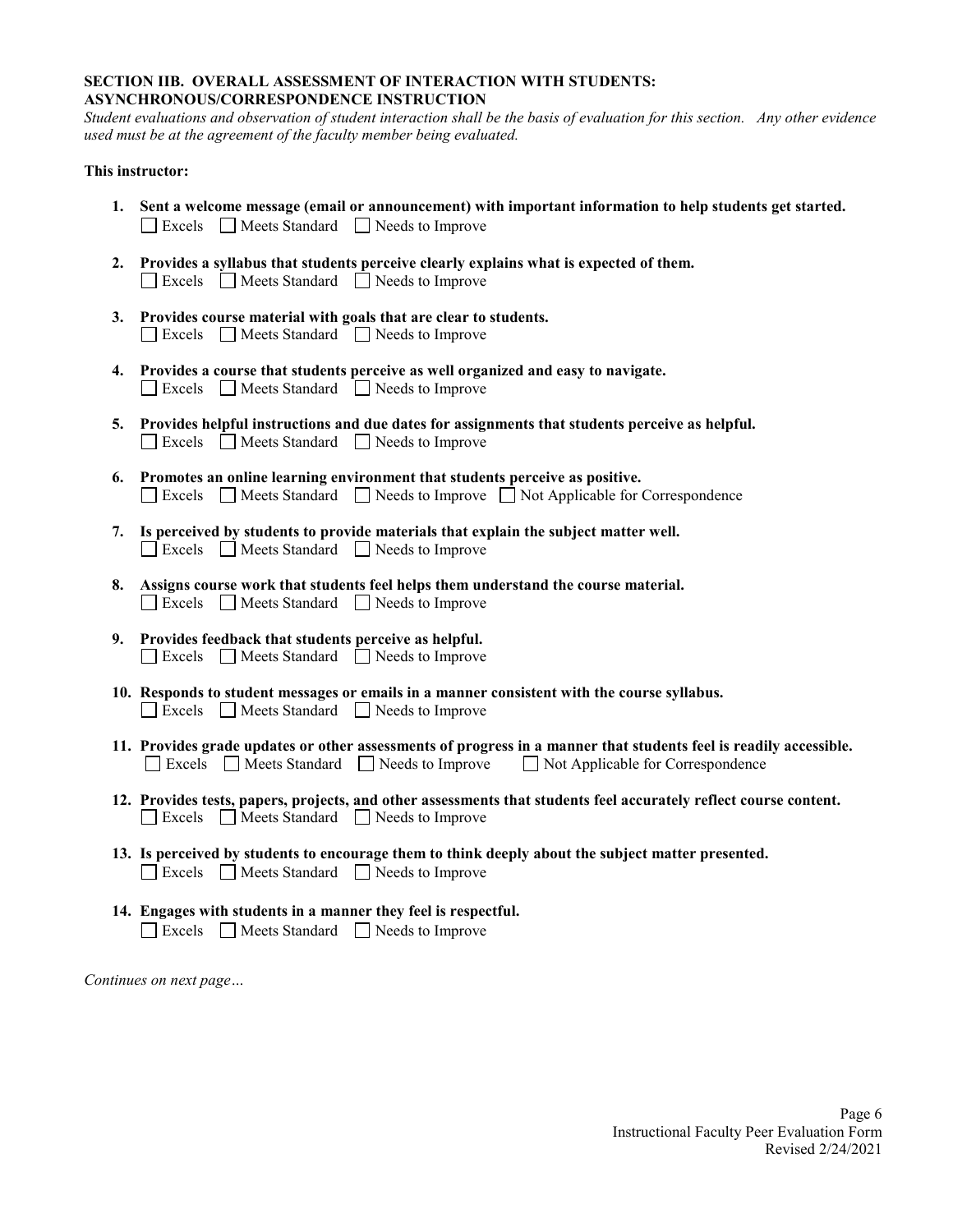**Provide an overall assessment of Interaction with Students.**

| <b>ASSESSMENT OF</b>                       | <b>Excels</b> | <b>Meets</b>     | <b>Needs to</b> | N/A if not required in an |
|--------------------------------------------|---------------|------------------|-----------------|---------------------------|
| <b>SECTION IIB:</b>                        |               | <b>Standards</b> | <b>Improve</b>  | off-cycle evaluation      |
| <b>INTERACTION WITH</b><br><b>STUDENTS</b> |               |                  |                 |                           |

**Comments:** *Written comments are required. If the overall assessment is not consistent with the student evaluations please explain.*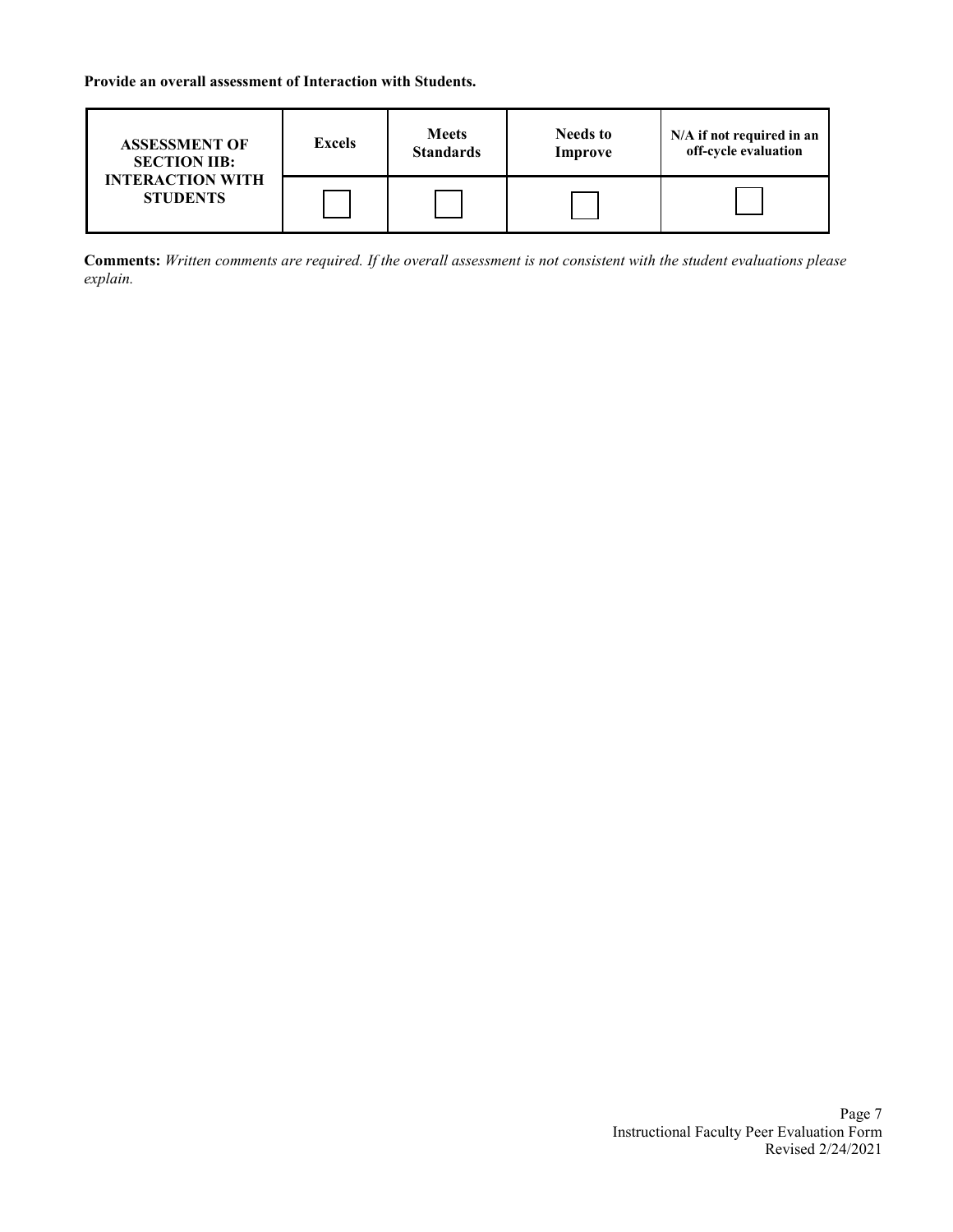## **SECTION IIIA. ASSESSMENT OF INSTRUCTIONAL MATERIALS FOR CLASSROOM/LAB /SYNCHRONOUS MODALITY**

*Review of syllabi, a range of graded student work, and supplemental material provided to students shall be the basis of evaluation of this section. Any other evidence used must be at the agreement of the faculty member being evaluated.*

## **This instructor's:**

*.*

- **1. Syllabi clearly explain course requirements, grading policy, and student learning outcomes for the course(s) as developed by the division, and adhere to official Course Outlines of Record.** Excels Meets Standard Needs to Improve
- **2. Instructional materials are organized and relevant to the subject matter.** Excels Meets Standard Needs to Improve
- **3. Tests and/or projects accurately reflect the course material.**  Excels Meets Standard Needs to Improve
- **4. Tests and/or projects effectively measure students' knowledge and skills.** Excels Meets Standard Needs to Improve
- **5. Materials (homework, in-class activities, group work, etc.) clearly relate to course goals and objectives.** Excels Meets Standard Needs to Improve
- **6. Materials demonstrate currency and depth appropriate to the course level. Excels Meets Standard Needs to Improve**
- **7. Materials present information and assignments clearly and effectively by utilizing visual, textual, kinesthetic, or auditory activities.** Excels Meets Standard Needs to Improve

**Provide an overall assessment of Instructional Materials.** 

| <b>ASSESSMENT OF</b><br><b>SECTION IIIA:</b><br><b>INSTRUCTIONAL</b><br><b>MATERIALS</b><br><b>CLASSROOM/LAB</b><br><b>MODALITY</b> | <b>Excels</b> | <b>Meets</b><br><b>Standards</b> | <b>Needs to</b><br>Improve | N/A if a traditional<br>course was not observed<br>or not required in an off-<br>cycle evaluation |
|-------------------------------------------------------------------------------------------------------------------------------------|---------------|----------------------------------|----------------------------|---------------------------------------------------------------------------------------------------|
|                                                                                                                                     |               |                                  |                            |                                                                                                   |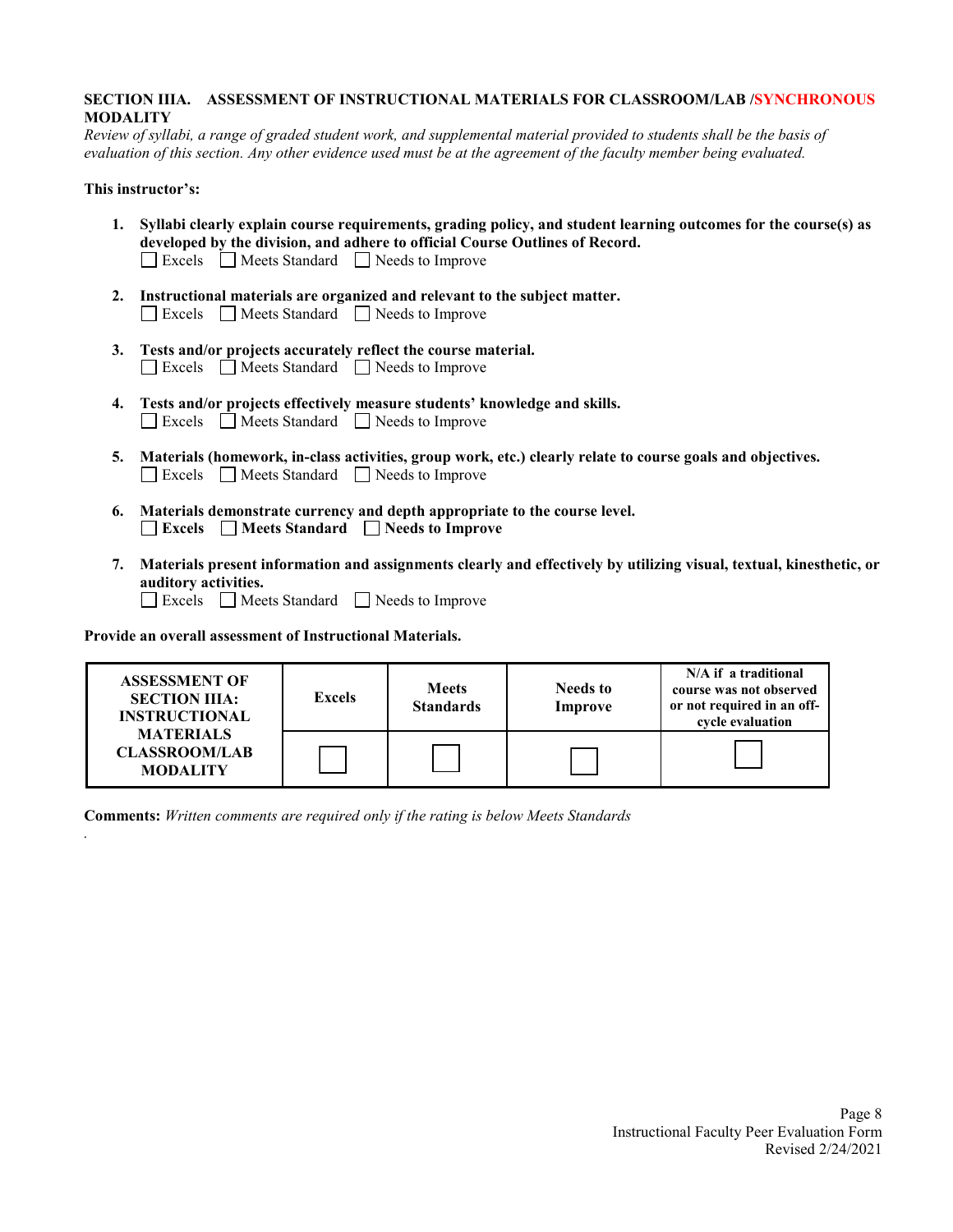## **SECTION IIIB. ASSESSMENT OF INSTRUCTIONAL MATERIALS FOR ONLINE/ASYNCHRONOUS/ CORRESPONDENCE MODALITY**

*Review of syllabi, a range of graded student work, and supplemental material provided to students shall be the basis of evaluation of this section. Any other evidence used must be at the agreement of the faculty member being evaluated.*

## **This instructor's:**

- **1. Syllabi clearly explain course requirements, grading policy, and student learning outcomes for the course as developed by the division in adherence to official Course Outlines of Record.** Excels Meets Standard Needs to Improve
- **2. Instructional materials are organized and relevant to subject matter.** Excels **Neets** Standard **Needs** to Improve
- **3. Tests and/or projects accurately reflect the course material presented.** Excels Meets Standard Needs to Improve
- **4. Tests and/or projects effectively measure students' knowledge and skills.**  $\Box$  Excels  $\Box$  Meets Standard  $\Box$  Needs to Improve
- **5. Materials (homework, readings, projects) clearly relate to course goals and objectives.** Excels Meets Standard Needs to Improve
- **6. The instructor makes course materials readily accessible to students** Excels  $\Box$  Meets Standard  $\Box$  Needs to Improve  $\Box$  May Not be Applicable for CMC courses
- **7. Materials demonstrate currency and depth appropriate to the course level.** Excels **Neets** Standard **Needs** to Improve
- **8. Materials present information and assignments clearly and effectively by utilizing visual, textual, kinesthetic, or auditory activities.**
	- Excels Meets Standard Needs to Improve
- **9. Course materials meet accessibility standards.** Excels Meets Standard Needs to Improve Not Applicable for Correspondence

**Provide an overall assessment of Instructional Materials in the online modality.** 

| <b>ASSESSMENT OF</b><br><b>SECTION IIIB:</b><br><b>INSTRUCTIONAL</b> | <b>Excels</b> | <b>Meets</b><br><b>Standards</b> | <b>Needs to</b><br>Improve | N/A if a DE Course was not<br>observed or not required in<br>an off-cycle evaluation |
|----------------------------------------------------------------------|---------------|----------------------------------|----------------------------|--------------------------------------------------------------------------------------|
| <b>MATERIALS</b><br><b>ONLINE MODALITY</b>                           |               |                                  |                            |                                                                                      |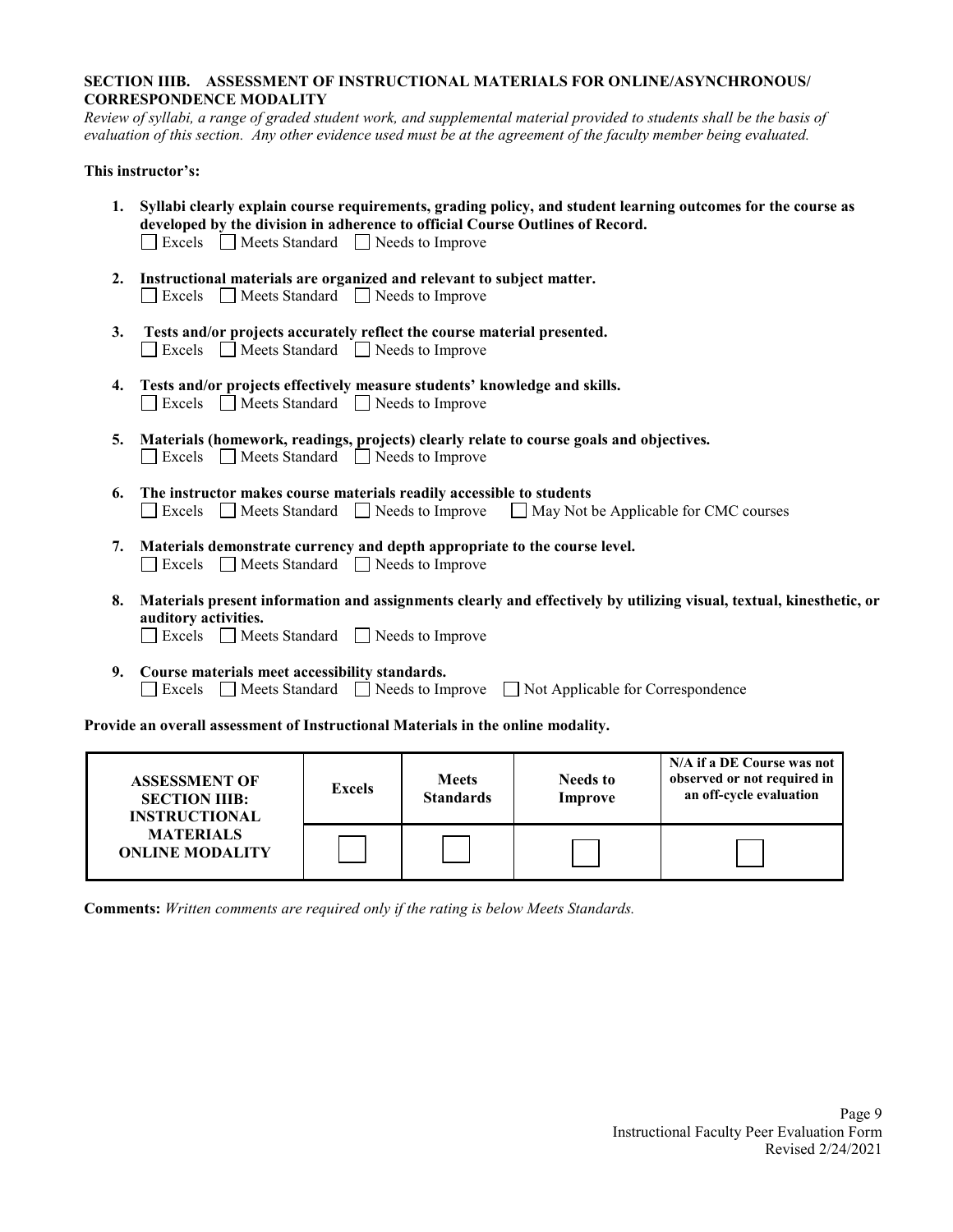## **SECTION IV: DIVISION CHAIR (OR MANAGER'S FACULTY DESIGNEE) EVALUATION OF FACULTY**

*The Self-Evaluation form, student evaluations and evidence of participation in divisional and college-wide responsibilities since the last evaluation cycle as required by employee status shall be the basis of evaluation for this section. Any other evidence used must be at the agreement of the faculty member being evaluated. This page is to be completed by the Division Chair (or by a FT faculty-member selected by a manager if the faculty does not have a division chair).* 

#### **This Instructor:**

- **1. Works productively with students.**   $\Box$  Excels  $\Box$  Meets Standard  $\Box$  Needs to Improve
- **2. Maintains currency in one's academic field and faculty service area (professional development).**  Excels Neets Standard Needs to Improve
- **3. Maintains educational and professional contacts with the community when relevant to professional commitments (not applicable unless specifically required by law or job description).**  $\Box$  Excels  $\Box$  Meets Standard  $\Box$  Needs to Improve  $\Box$  N/A
- **4. Is regularly available for help during posted office hours**. **(Check N/A for PT faculty teaching less than a 20% load and thus are not compensated for office hours).**  $\Box$  Meets Standard  $\Box$  Needs to Improve  $\Box$  N/A
- **5. Meets the scheduled class or service days and hours.** Meets Standard Needs to Improve
- **6. Works collegially with other faculty and staff in the division/service area.**  $\Box$  Meets Standard  $\Box$  Needs to Improve
- **7. Contributes to the work of the division/service area (development and assessment of SLOS, curriculum development, textbook selection, peer evaluation, hiring committees, etc.) Not required of part-time faculty.**  $\Box$  Excels  $\Box$  Meets Standard  $\Box$  Needs to Improve  $\Box$  N/A
- **8. Attends those meetings necessary to participate in college or division business. (not required for part-time faculty).**  $\Box$  Meets Standard  $\Box$  Needs to Improve  $\Box$  N/A
- **9. Meets divisional and college obligations in a timely manner (textbook orders, flex contracts, grades, reports, and requisitions, etc.)** Meets Standard Needs to Improve
- **10. Meets college participatory governance committee obligations.**  $\Box$  Meets Standard  $\Box$  Needs to Improve  $\Box$  N/A
- **11. Gives final exams in accordance with the official schedule unless permission has been received from the area Dean or Director to do otherwise.**

 $\Box$  Meets Standard  $\Box$  Needs to Improve  $\Box$  N/A

**Comments:** *Written comments are required only if "Needs to Improve" is indicated in one or more of the criteria.*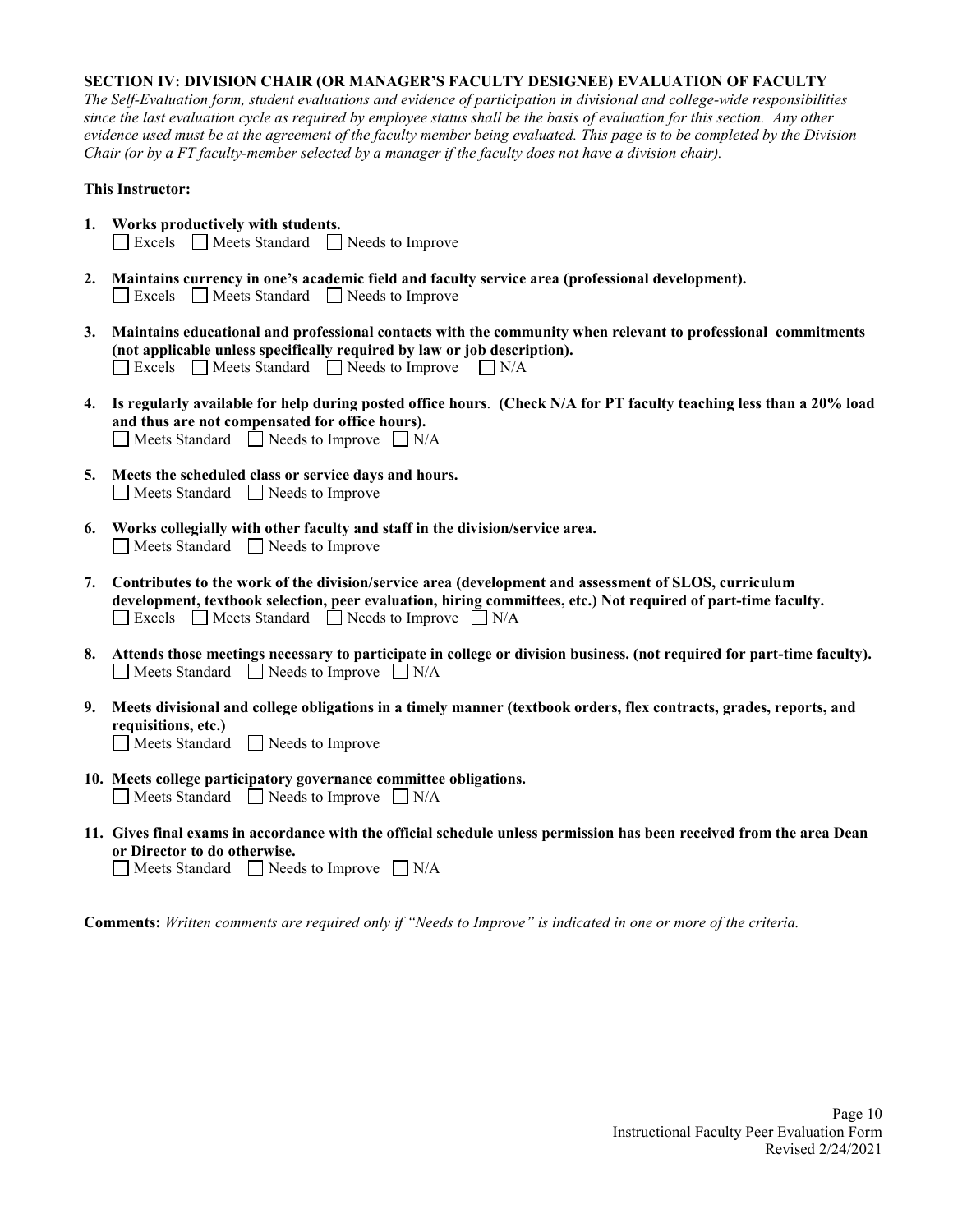#### **SECTION V. ASSESSMENT OF PROFESSIONAL AND DIVISIONAL RESPONSIBILITIES**

*To be completed by the Peer Committee. The Self-Evaluation form and the Division Chair portion of this evaluation packet (Section IV) is used to form the basis of evaluation for this section. Any other evidence used must be at the agreement of the faculty member being evaluated.*

## **This Instructor:**

- 1. **Maintains currency in his/her academic field (professional development).**  Excels Meets Standard Needs to Improve
- 2. **Demonstrates pedagogical currency in classroom teaching.** Excels Meets Standard Needs to Improve
- 3. **Maintains educational and professional contacts with the community when relevant to professional commitments (not applicable unless specifically required by law or job description).**  $\Box$  Excels  $\Box$  Meets Standard  $\Box$  Needs to Improve  $\Box$  N/A
- 4**. Works collegially with other faculty and staff in the division/service area.** Meets Standard Needs to Improve
- 5. **Contributes to the work of the division/service area (development and assessment of SLOs, curriculum development, textbook selection, peer evaluation, hiring committees, etc.).**  $\Box$  Excels  $\Box$  Meets Standard  $\Box$  Needs to Improve  $\Box$  N/A

**Provide an overall assessment of professional and divisional responsibilities.**

| <b>ASSESSMENT OF</b><br><b>SECTION V:</b><br><b>PROFESSIONAL AND</b> | <b>Excels</b> | <b>Meets</b><br><b>Standards</b> | <b>Needs</b><br>to Improve | N/A if not required in an<br>off-cycle evaluation |
|----------------------------------------------------------------------|---------------|----------------------------------|----------------------------|---------------------------------------------------|
| <b>DIVISIONAL</b><br><b>RESPONSIBILITIES</b>                         |               |                                  |                            |                                                   |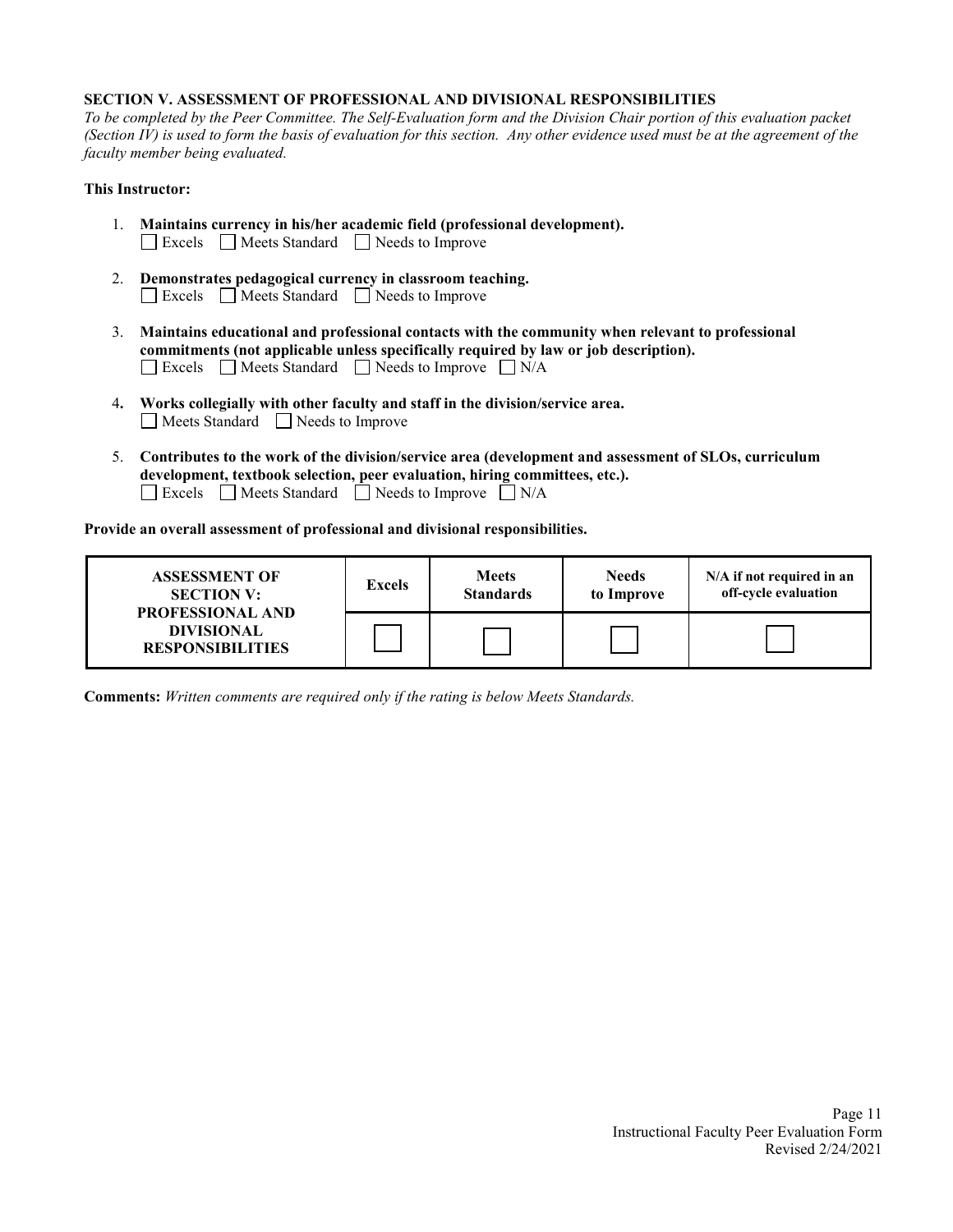## **SECTION VI. OVERALL ASSESSMENT OF PERFORMANCE**

*Provide an overall assessment of Sections I-V, taking into consideration the findings of the Division Chair (or Designee) as indicated in Section V.*

| N/A                                                                                                           |  |
|---------------------------------------------------------------------------------------------------------------|--|
| For off-cycle evaluations, check N/A and complete Section II of the Off-cycle Evaluation Form                 |  |
| <b>EXCELS</b>                                                                                                 |  |
| Two (2) or more sections are assessed as "Excels," and the remaining sections are at least "Meets"            |  |
| Standards."                                                                                                   |  |
| <b>MEETS STANDARDS</b>                                                                                        |  |
| All sections are assessed as "Meets Standards," or three (3) are assessed as "Meets Standards" and one (1) is |  |
| assessed as "Excels."                                                                                         |  |
| <b>NEEDS TO IMPROVE</b>                                                                                       |  |
| One $(1)$ or more sections are assessed as "Needs to Improve". This will trigger an off-cycle evaluation only |  |
| for sections rated "Needs to Improve."                                                                        |  |
| <b>UNSATISFACTORY</b>                                                                                         |  |
| Three (3) or more sections are assessed as "Needs to Improve" or the evaluator deems performance in           |  |
| SECTIONS I or II is gravely deficient. This will at a minimum trigger an off-cycle evaluation and may         |  |
| lead to action pursuant to Education Code Section 87660 et seq. and/or section 87730 et seq.                  |  |

## **Provide comments that specifically justify the overall evaluation. Attach additional pages if necessary. Written comments are required in at least one area below.**

#### *Commendations:*

*Comments in this area summarize how the instructor has demonstrated an ability that is especially noteworthy, or how the instructor's performance reflects a high degree of effectiveness.*

#### *Considerations*

*Comments in this area constitute advice to help the instructor surpass standards for specific criteria. They may also represent specific challenges the instructor has had to overcome. However, these suggestions do not require adoption and do not have any bearing on future evaluations.*

#### *Required Improvements*

*Comments in this area address specific criteria for which the instructor fails to meet standards as enumerated in any of the sections of the evaluation. These comments will be documented here by the evaluator, and the proposed resolution will be provided by the instructor being evaluated and appended to this evaluation. Additionally, the resolution of these specific deficiencies will be addressed on the self-evaluation form during the next regularly scheduled evaluation cycle.*

#### *Explanation of Overall Assessment of Needs to Improve:*

*Comments are required in this area only if the Overall Assessment is "Needs to Improve." Provide an explanation of the area(s) of substandard performance and recommendations for remediation. The peer evaluation committee chair will utilize this information to develop a plan for improvement and will document the plan on the Plan for Improvement Form.*

#### *Explanation of Overall Assessment of Unsatisfactory:*

*Comments are required in this area if the Overall Assessment of Performance is "Unsatisfactory." This assessment usually* indicates that in the judgment of the evaluator, the instructor's teaching ability and/or interaction with students is gravely *deficient. Fully explain the areas of grave deficiency and provide either a recommendation for remediation or explain why remediation in these areas would not be effective. The peer evaluation committee chair may utilize this information to develop a plan for improvement and document it on the Plan for Improvement Form or may recommend that the Vice President of Academic Affairs (VPAA) initiate action pursuant to Education Code Section 87660 et seq. and/or section 87730 et seq.*